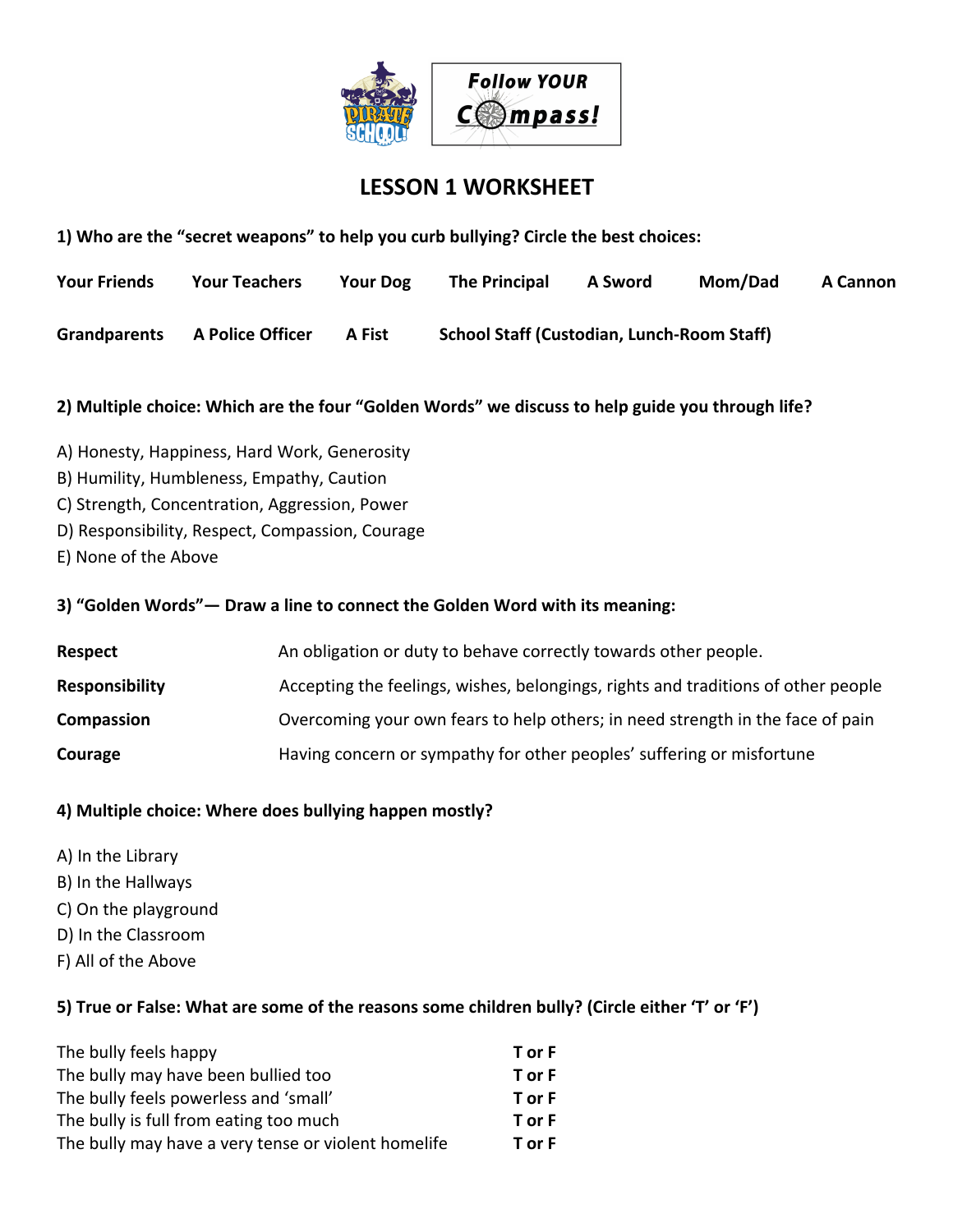

## **LESSON 2 WORKSHEET**

## **1) Multiple Choice: What are the two main types, or categories of bullying?**

- A) School and Home Bullying
- B) Hard and Soft Bullying
- C) Social and Physical Bullying
- D) Left and Right Bullying

## **2) Draw a line to connect the 'Main Type' or 'Category' with the different sorts of Bullying Behavior:**

| <b>Main Type or Category:</b> | <b>Sorts of Bullying Behavior:</b> |
|-------------------------------|------------------------------------|
|                               | Pinching                           |
|                               | <b>Stealing</b>                    |
|                               | <b>Name Calling</b>                |
| <b>Social Bullying</b>        | <b>Hair Pulling</b>                |
|                               | <b>Rumors</b>                      |
|                               | <b>Peer Pressure</b>               |
|                               | Intimidation                       |
| <b>Physical Bullying</b>      | <b>Cyber-bullying</b>              |
|                               | <b>Pushing</b>                     |
|                               | <b>Kicking</b>                     |
|                               | <b>Tripping</b>                    |
|                               | <b>Hitting</b>                     |

**3) Draw a picture on the theme "Laughing At Someone Or Laughing With Someone?"**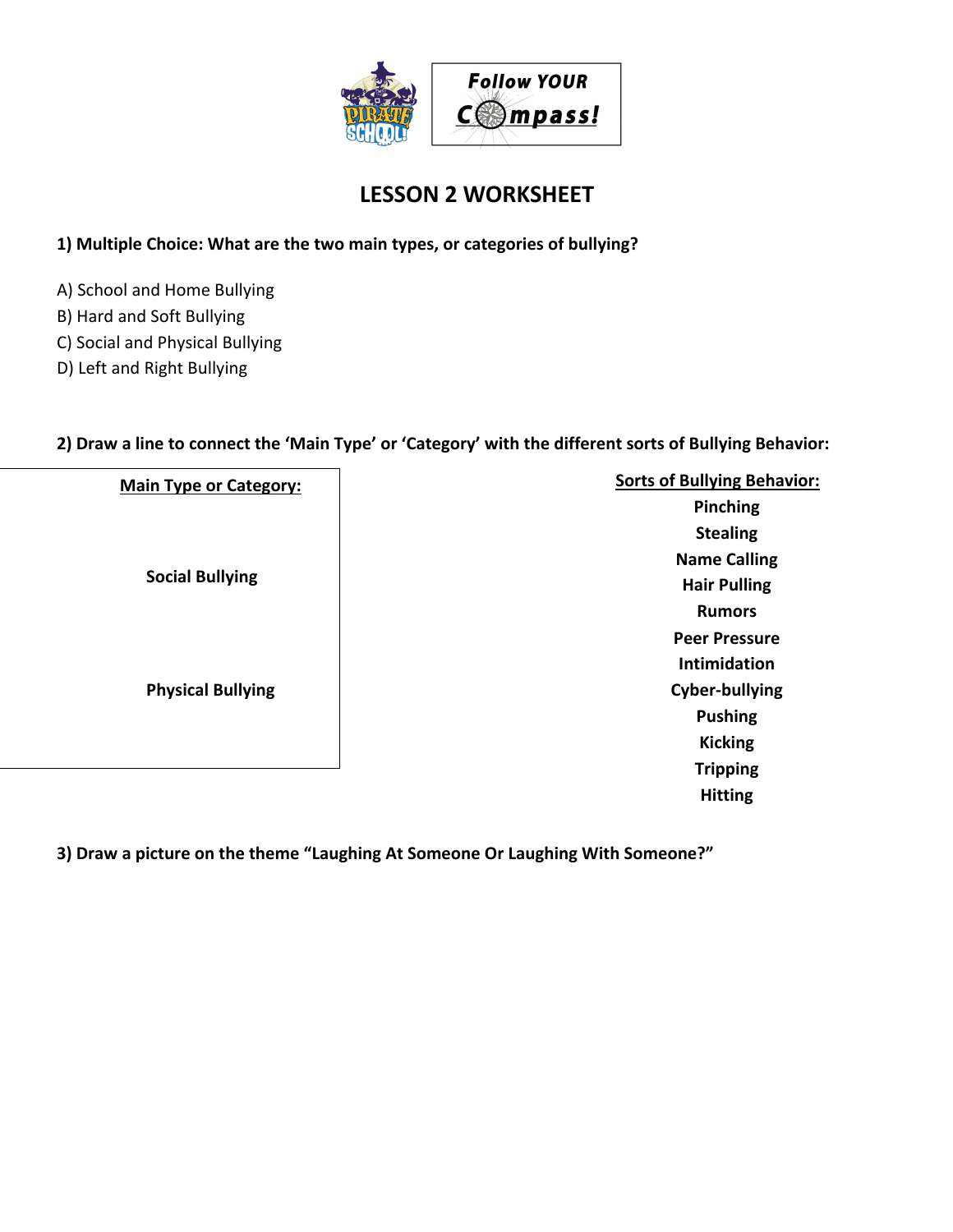

# **LESSON 3 WORKSHEET**

### **1) Multiple Choice: If you fight back and physically hurt the bully, what does this make you?**

A) A Hero B) The Class Leader C) A Bully D) The Teachers Assistant E) None of the above

#### **2) Who can you report harassment to? Circle the best answers:**

A Teacher A Parent A Parrot Principal Janitor A Shark Lunchroom Staff The President A Police Officer A Telephone/Cable worker A Mail Carrier An Astronaut

### **3) "How to take power away from a bully?" Connect the helpful strategies with the type of bullying:**

|                           | Walk away                                                       |
|---------------------------|-----------------------------------------------------------------|
|                           | Make it a joke about a lie                                      |
| <b>SOCIAL BULLYING:</b>   | Confront bully as a group and say "Stop!"                       |
|                           | Make a new crew of friends.                                     |
|                           | Have your own playdate.                                         |
| <b>PHYSICAL BULLYING:</b> | Create a Homework Club.                                         |
|                           | Have your own Pizza-Pirate-Dance-Party.                         |
|                           | Cyber Bullying: Delete it, Erase it. Ignore it. Don't Share it. |
|                           | Don't be Alone. Stay in a group when possible.                  |
|                           | Report it!                                                      |

#### **4) Multiple choice: What to expect when you report bullying to a trusted adult?**

A) They will listen to me.

- B) They will react in a calm way
- C) They will respond to my fears with action.
- D) They will help me.
- E) None of the above
- F) All of the above